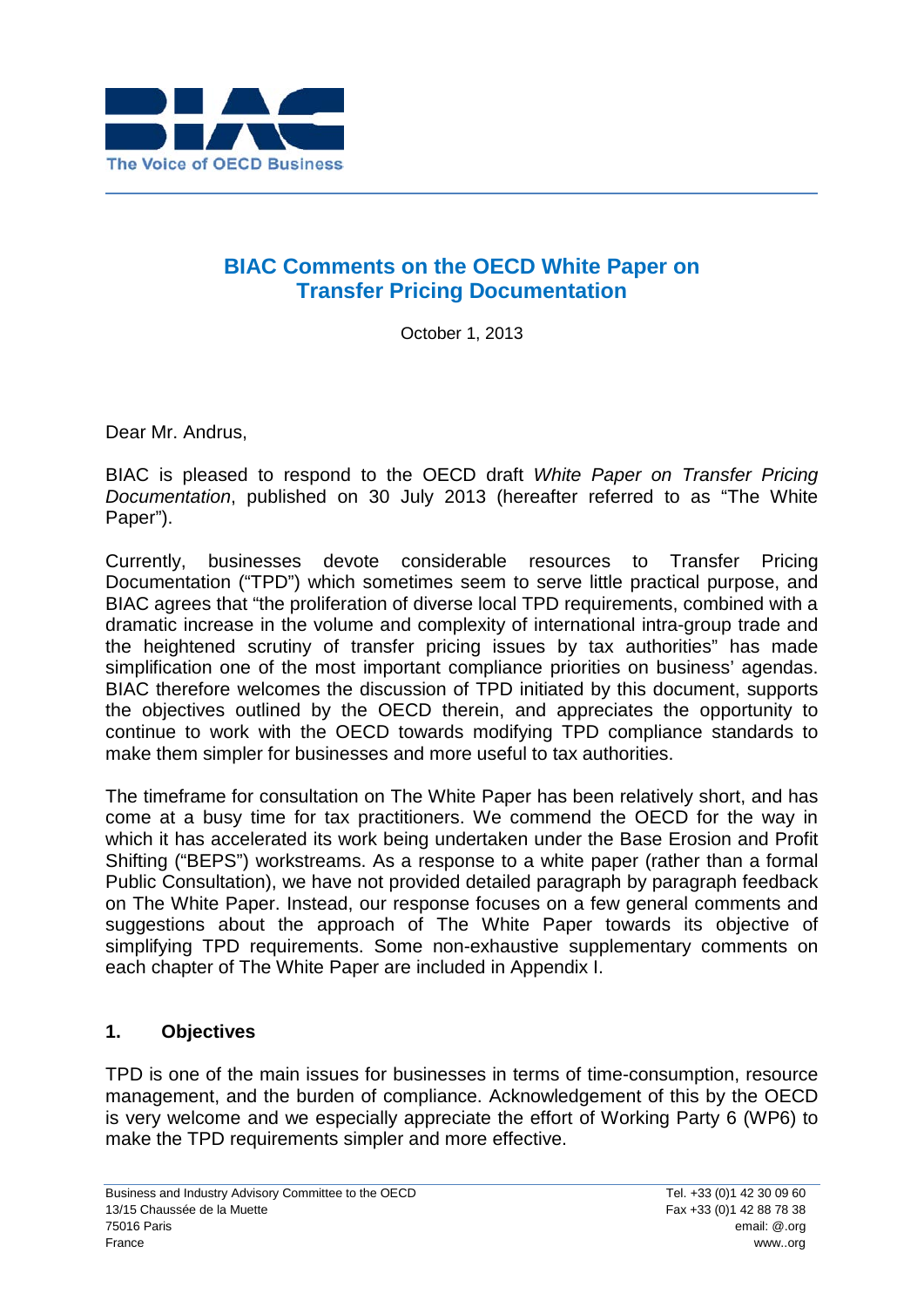BEPS Action 13 sets out that the OECD will attempt to develop rules on TPD to enhance transparency for tax authorities, taking into account the compliance burden for business. BIAC considers that The White Paper confirms and supports the intention to provide tax authorities with information on a group's global activities and allocation of income in accordance with a common template. As The White Paper reflects, often the current focus of TPD is local, and this is not well suited to an increasingly global economy. BIAC congratulates the OECD in its attempts to lead a global international approach of TPD, and we strongly support the conclusions of Chapter II and the objectives outlined in Chapter III.

Taxpayers and tax authorities would both benefit from the co-ordination proposed in The White Paper to the extent that the level of the TPD required is reduced and consolidated. Benefits would also be achieved if TPD can be better linked with groups' risk statuses, as recommended by BIAC in the recent consultation on Transfer Pricing Risk Assessment (Draft issued 30 April 2013). We urge the OECD to align the objectives of these two workstreams in order to form a coherent framework that includes TPD requirements commensurate with risk levels. BIAC considers that there are two ways in which this could be achieved:

- i) Compliance with TPD requirements could be recognized as a contributor to low risk in the Transfer Pricing Risk Assessment ("TPRA") stage; and
- ii) TPRA should drive a layered approach to TPD with the first layer presenting a much lower burden for taxpayers.

# **2. Tiered approach**

BIAC welcomes the concept of a masterfile containing information that is relevant to all tax authorities to which groups report, supported by local files containing details of local controlled transactions. Such an approach (if implemented alongside a standardisation of local country TPD requirements) could provide real advantages to tax authorities and welcome administrative relief to taxpayers.

However, BIAC does not believe that the detail proposed in Chapter V for the masterfile is commensurate with the information required for TPRA. When read alongside Chapter IV (and in particular paragraph 72) there is some uncertainty as to both the level of information required and the purposes for which that information would be used. Paragraph 72 implies that very high level "country by country" information should be provided to enable TPRA, but the information requirements of the masterfile are more extensive, and go far beyond the information that would be required for such purposes. BIAC considers that this implies a three tier approach rather than a two tier approach. If this is the proposal then the OECD should make this explicit. We assume that this is an outcome of G8 and, subsequently, G20 recommendations, rather than an organic part of the TPD project.

BIAC would be supportive of such a three tier approach, provided it meets the objectives of real simplification, and (wherever possible in order to meet the objectives) that it uses information already collected or provided to tax authorities.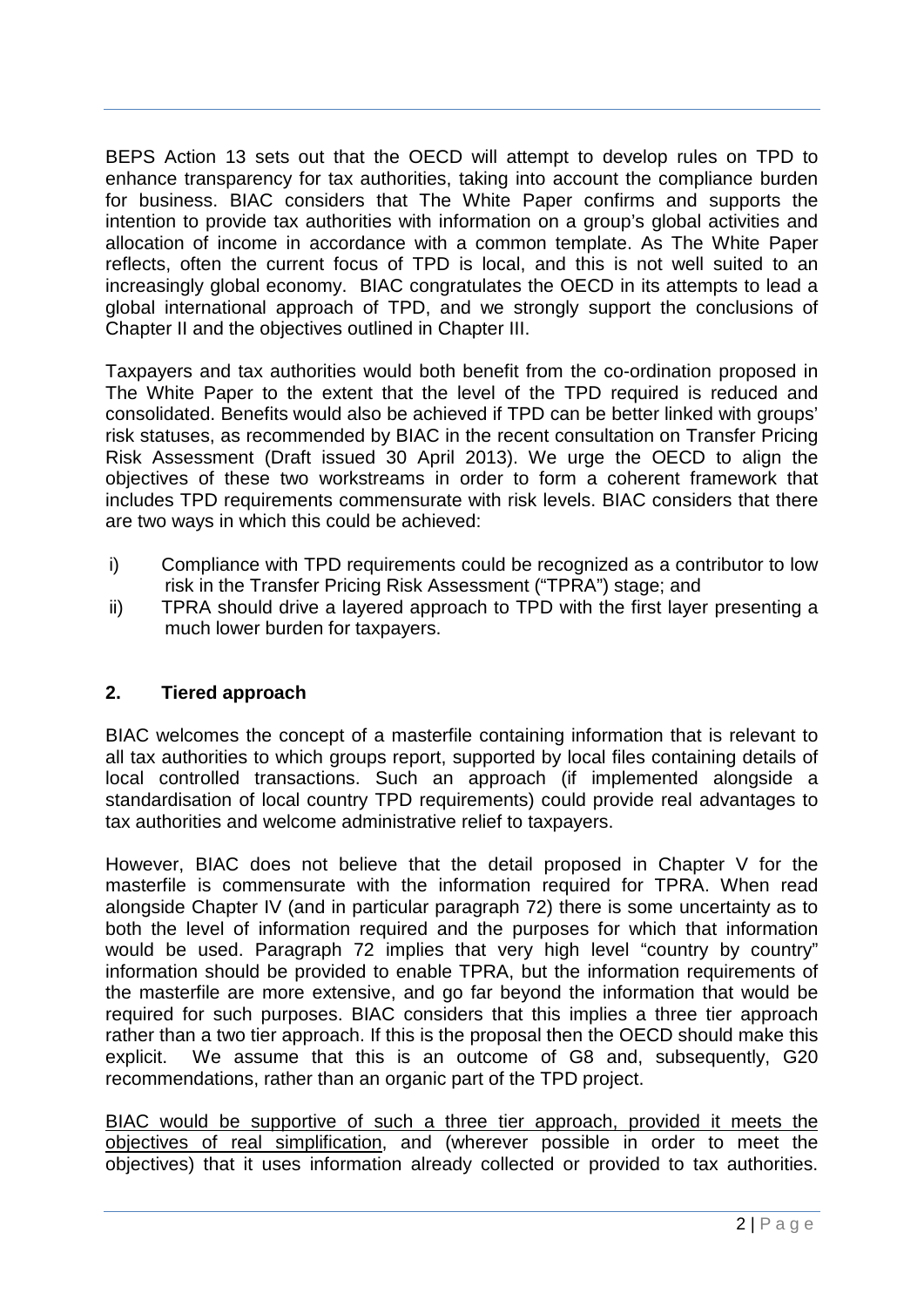rather than additional tiers on top of existing complex and differing local requirements. BIAC is concerned that whilst the additional requirements to produce high level "country by country" data (for TPRA purposes) and a masterfile (to consolidate information useful to multiple tax authorities) could theoretically reduce the compliance burden, without stricter limitations on the TPD requirements that can and should be included in the local files, there is a significant risk that the local TPD requirements will remain as varied and extensive as they are today. In addition, there is a risk that even the local country data required could increase if tax authorities interpret the entire list of information in Chapter V as a checklist of documents to request, because it appears to include all of the information that tax authorities may currently require for even the most complex of businesses.

As preparing documentation is time consuming and expensive, special consideration should be given to small and medium sized groups. It should not be expected of smaller and medium sized groups to incur compliance costs related to the preparation of documentation that is disproportionate to the nature, scope and complexity of their intra-group transactions.

In order to achieve the objectives of simplification and providing useful and commensurate information to tax authorities, BIAC observes the following in relation to the three tiers of information:

- The first tier of information (high level country by country data for TPRA purposes) should contain very high level information that enables tax authorities to undertake effective high level TPRA procedures. More detail is provided below in section 3.
- The second tier of information (the masterfile) should contain more detailed information about the group's key value drivers, transfer pricing policies, functions, assets and risks, but should not be so detailed as to deal with specific transactions. BIAC considers that in order to relieve the compliance burden and be useful to tax authorities, the masterfile should *only* contain information that is relevant in assisting *all* of the tax authorities better understand the context of the controlled transactions that are detailed in their corresponding local files.
- The third tier of information (the local files) should contain information on controlled transactions to which the relevant reporting entity is a party.
- Efforts should be made to eliminate duplication between the second and third tiers of information.
- Most importantly, in order to implement the three tier approach and simultaneously secure a reduction in the overall compliance burden, the level of TPD required by each business for each tier of reporting must be informed by the supporting tiers. If businesses provide useful information in the first tier that enables tax authorities to usefully and completely undertake TPRA (and a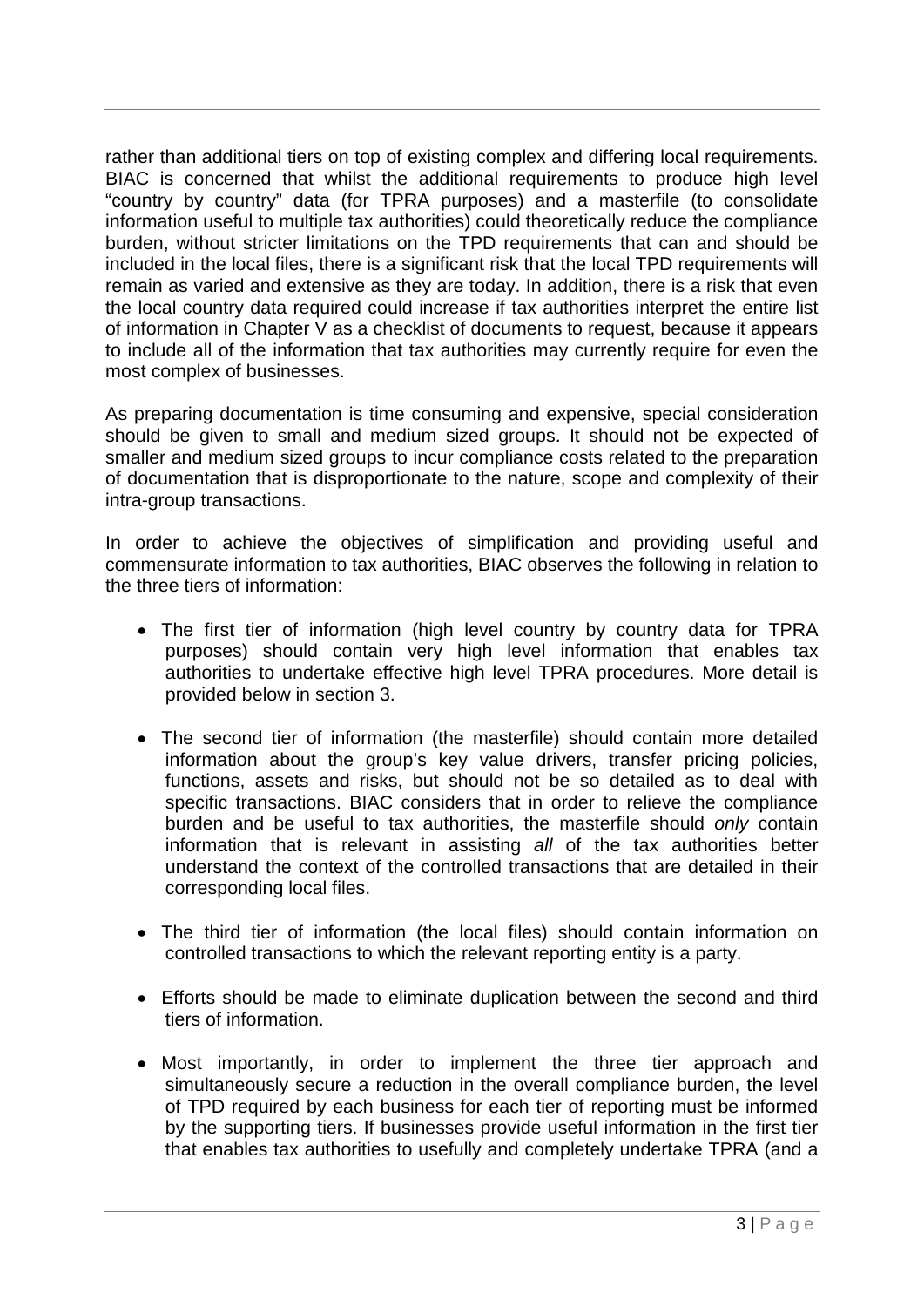low level of risk is identified), then the level of detail required in tiers two and three could be significantly reduced.

• Further comments regarding the proposals outlined in Chapter V regarding the information proposed for the masterfile and local files are included in Appendix I.

# **3. Format of "country by country" reporting**

BIAC understands that country by country reporting has been mandated by both the G8 and the G20, and that, therefore, some form of reporting will be required. BIAC understands the purpose of this reporting is to provide tax authorities with appropriate information to enable them to perform high level TPRA. BIAC welcomes this initiative so long as it does not introduce undue and disproportionate additional compliance burdens on businesses.

BIAC believes that the objectives of the required country by country reporting could be achieved by using data that businesses already collect, rather than requiring the collection of new forms of data. BIAC considers that collection and provision of such information is not directly connected with transfer pricing, as it is not sufficient in and of itself to determine whether transfer pricing guidelines have been appropriately applied. However, BIAC is hopeful that if this data is used as a TPRA tool to allow tax authorities to form a better understanding of where income is earned, this will allow them to more tightly focus subsequent TPD requests. BIAC remains committed to working with the OECD and tax authorities to develop a process that benefits both taxpayers and tax authorities.

#### *Detailed comments*

Frustrations currently experienced by business regarding the way that TPD is used by tax authorities could be significantly reduced if the information provided at this stage leads to appropriate TPRA by tax authorities and a corresponding reduction in the TPD burden they experience during tax filings and tax audits. Consequently, we again urge the OECD to ensure that such TPD requirements are appropriately expressed as TPRA tools, that and the OECD's TPD and TPRA workstreams aligned.

BIAC represents a wide range of businesses, many of whom report internally and externally in different ways. As such, producing the "country by country" data proposed may not be as easy as paragraph 72 suggests for many businesses (see Appendix I). Further, even where providing such standardised information is straightforward, this does not mean that it will be useful to tax authorities for the business in question.

Many businesses canvassed would be able to provide a breakdown of sales figures, employee numbers and cash taxes paid on some form of country by country basis to a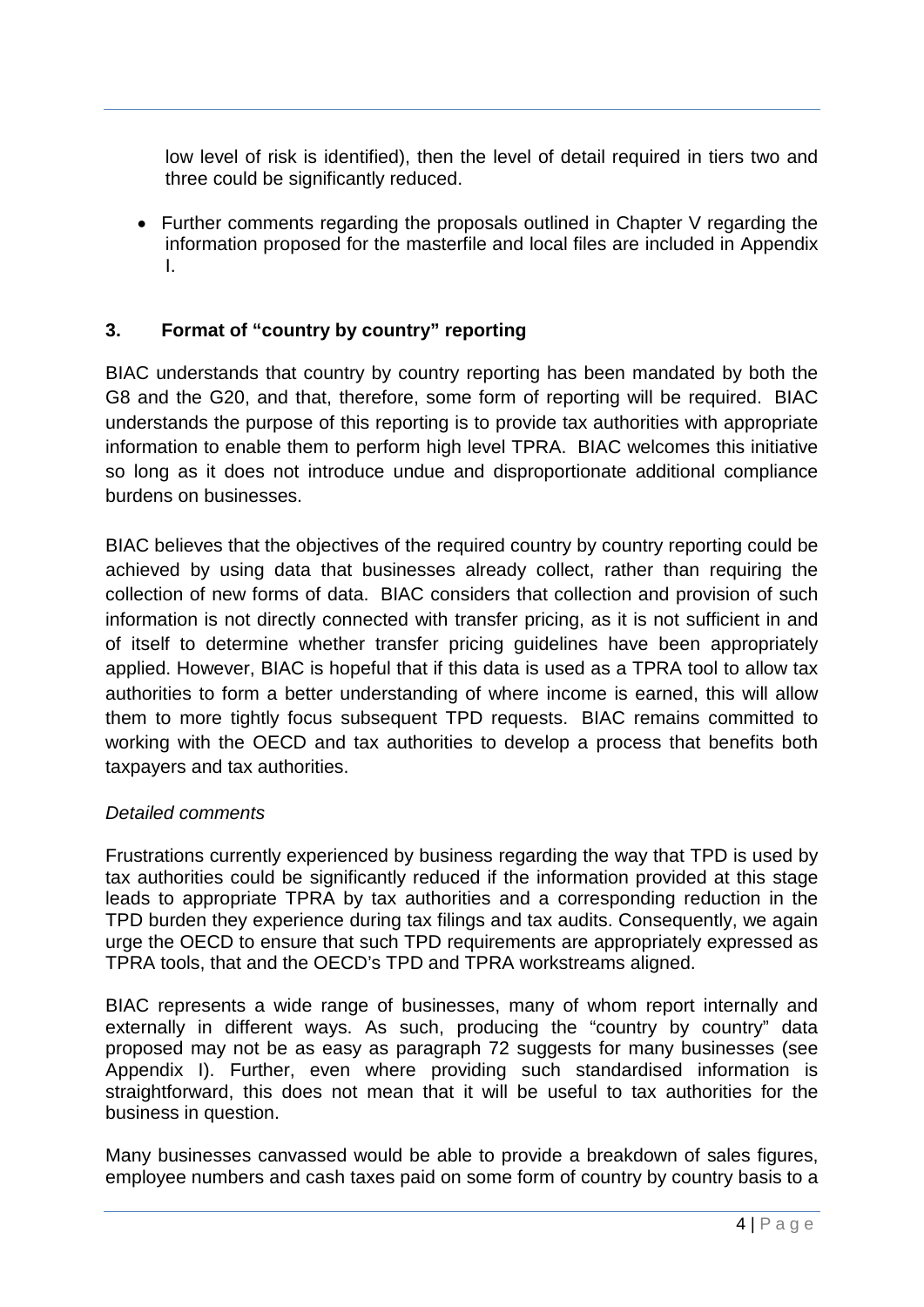high materiality threshold without undue burden. We also believe that it may be possible to provide information on profits collected for accounting purposes as long as a detailed reconciliation to consolidated numbers is not required. BIAC strongly supports the acknowledgment in The White Paper that the information required for TPRA need not adhere to the same degree of accuracy that may be required in other tax filings.

BIAC is concerned that if the OECD were to simply recommend a list of general items that should be presented, there is a risk that governments will each enact different requirements to ensure that all eventualities are captured, thus increasing the burden on taxpayers. BIAC recommends, therefore, that the OECD produce a template to which countries must adhere, and would be delighted to work with OECD on the construction of such a template.

In sum, BIAC is also anxious to ensure that the parameters of the reporting requirements result in the provision of information that will be helpful for tax authorities without undue burden on business. BIAC looks forward to working with the OECD on the practicalities of this as an accounting and controllership issue.

**Conclusion** 

BIAC again applauds the desire of the OECD to cut back on unnecessary and burdensome transfer pricing documentation, is supportive of a tiered approach allied to better use of TPRA methods, and acknowledges the need for business to work with the OECD to establish a common template for high level Country by Country reporting as mandated by the G8 and G20. BIAC looks forward to working with the OECD 0n this project.

Sincerely,

wie Manie

Will Morris Chair, BIAC Tax Committee

Mr. Pascal Saint-Amans, Director of the Centre for Tax Policy and Administration Organisation for Economic Co-operation and Development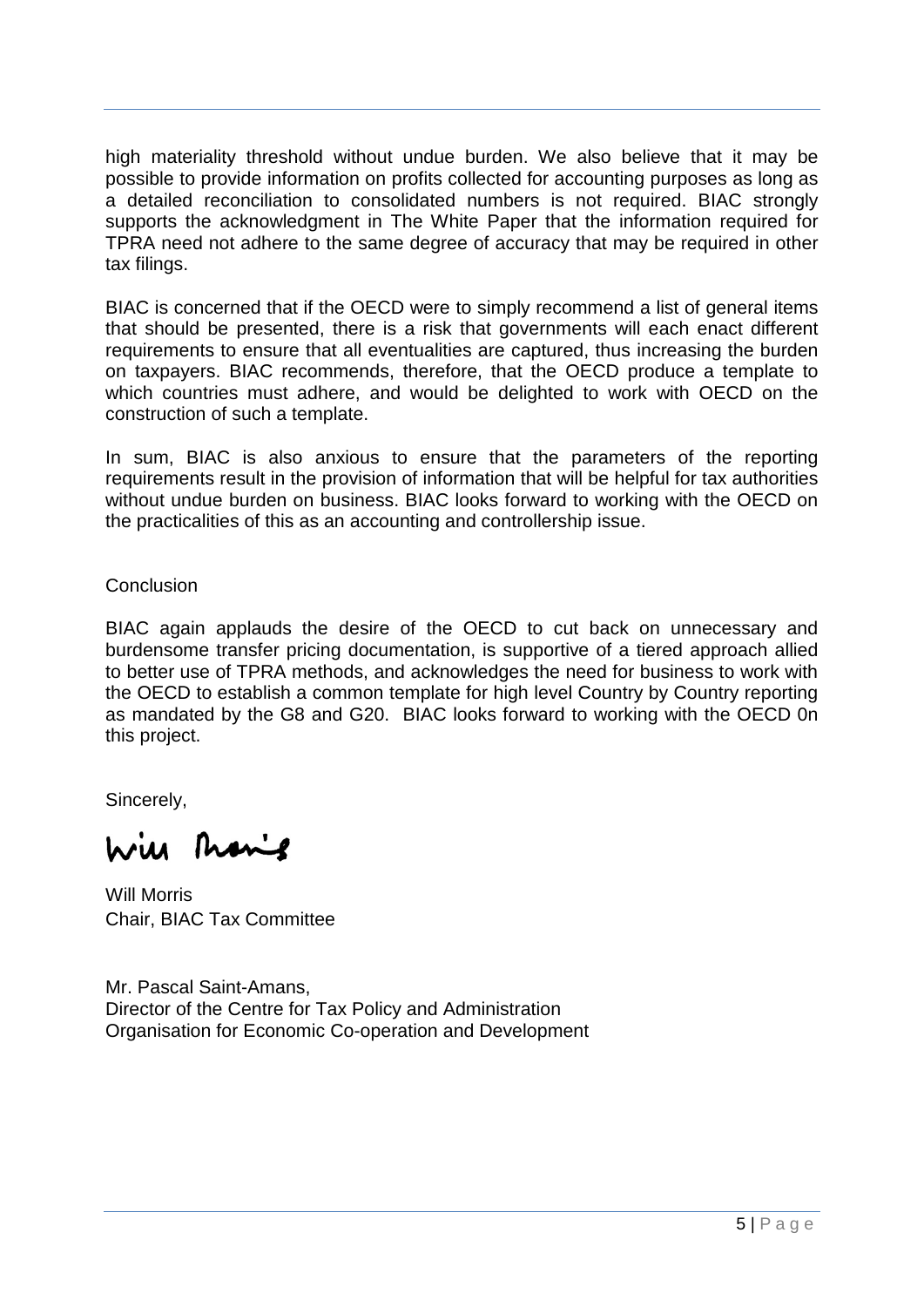### **Appendix I Specific comments**

### **Chapter I: Introduction (paragraphs 1-5)**

The White Paper "*surveys the current state of affairs regarding transfer pricing documentation, considers the purposes and objectives of transfer pricing documentation rules, and makes suggestions as to how transfer pricing documentation rules might be modified in order to make transfer pricing compliance simpler and more straightforward, while at the same time providing tax authorities with more useful information for consideration in connection with transfer pricing audits".* 

In addition to these goals, and besides the acknowledge of the current difficulties in this matter that are underlined in the Introduction, we suggest that from the very beginning of The White Paper, tax authorities and businesses have the clear idea of what TPD is used for. In general terms, the TPD should provide tax authorities with clear information on intragroup activities. Based on The White Paper, this would include how income is allocated throughout the group and the relevant information on intragroup transactions (already included in most TPD requirements). Although the "*purposes of transfer pricing documentation requirements*" are in Chapter III, it would be useful to have a briefing of the TPD objective upfront.

#### **Chapter II: Overview of existing guidance and initiatives on transfer pricing documentation. (Paragraphs 6-44)**

Chapter II outlines the country existing guidance and initiatives on TPD, acknowledging that Chapter VI of the OECD Guidelines does not deal appropriately with the issue, which has led to a number of different regimes and a compliance burden for businesses and tax authorities.

Chapter II also outlines attempts to consolidate and simplify TPD multilaterally (focusing on EU Guidance on TPD, PATA Documentation Package and ICC Proposals). It also examines why these initiatives have had limited success and summarises concerns canvassed from BIAC. As noted above, BIAC welcomes acknowledgment of its concerns and is keen to remain engaged with the OECD in any way required in the development of The White Paper.

We agree that any attempt to consolidate an international approach to TPD should start with a detailed analysis of the different current legislation requirements and tax authorities' practices are. We applaud the efforts made in this Chapter. Notwithstanding this, the differences in tax authorities' practices and approaches are not sufficiently highlighted and there is no mention of Court decisions regarding relating to TPD. BIAC considers that these are two areas in which further examination could enhance The White Paper.

# **Chapter III: Purposes of Transfer Pricing Requirements (Paragraphs 45-67)**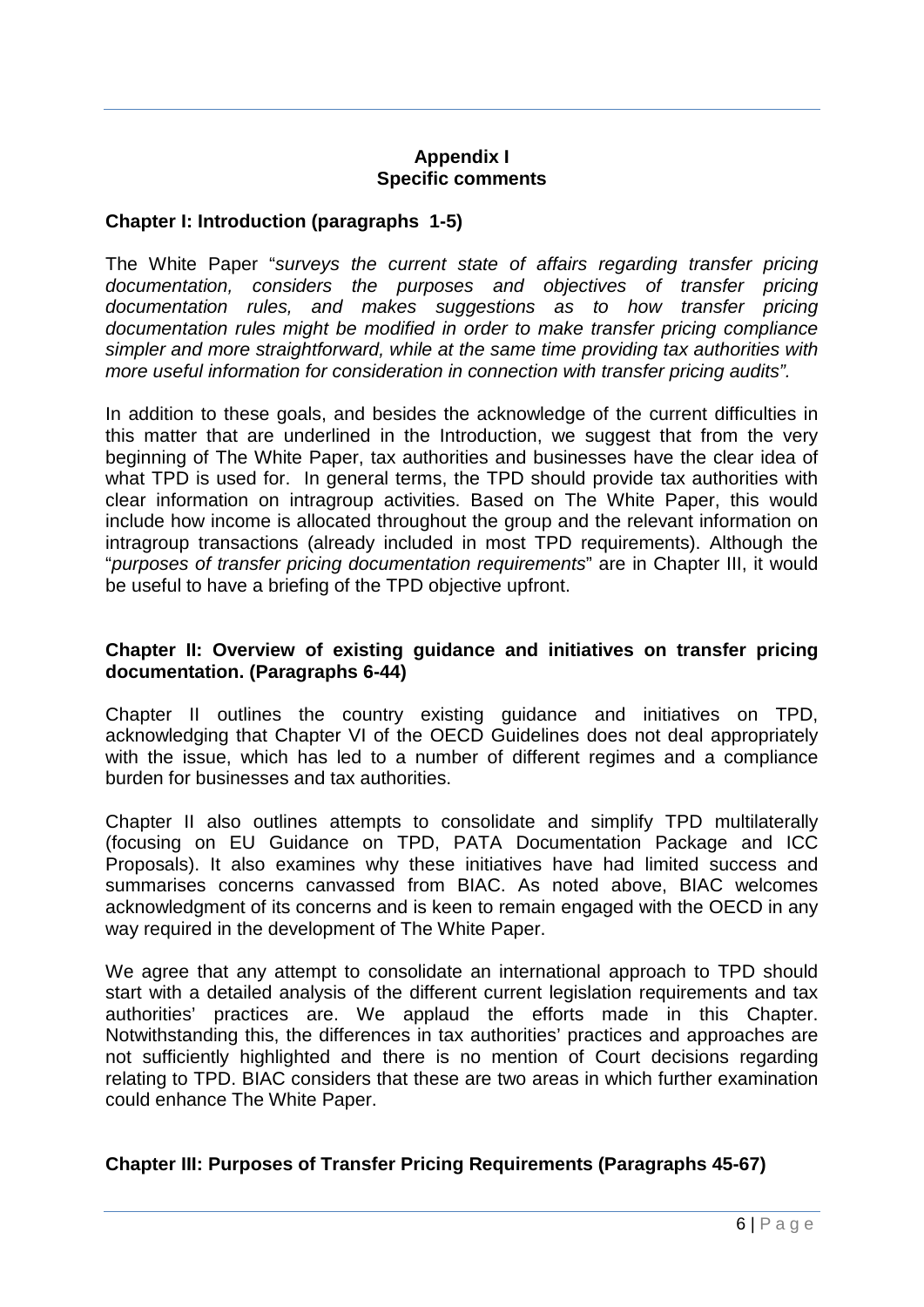BIAC welcomes the acknowledgment that tax authorities currently view TPD as serving three distinct purposes (TPRA, taxpayers assessment of compliance, and provision of information required to complete an audit), and that each of these purposes requires a different level of TPD at different times.

However, the welcome simplification that could arise from providing specific information required to complete a TPRA will not provide all of the administrative benefits that could be achieved if a separate requirement remains to simultaneously maintain detailed TPD that could be used to satisfy either or all of the other purposes identified.

BIAC encourages the OECD to develop its approach to TPD closely with the development of its Handbook on TPRA to ensure that the TPD requirements proposed meet the objectives of reducing the burden on businesses and tax authorities who both operate with scarce resources.

BIAC also considers that to create the conditions under which genuine co-ordination in TPD matters is effective, a good starting point would be to provide global definitions of terms such as "*Multinational Enterprise",* "*controlled transaction"*, and "*materiality of intercompany dealing*", so that business and tax authorities have a clear idea of the scope of TPD requirements. In addition to that, an effort should be made to precise, as much as possible, the terminology. Participation of business, tax and transfer pricing specialists to work on this issue would be advisable.

### **Chapter IV: A Tiered Approach to Transfer Pricing Documentation (Paragraphs 68-77)**

BIAC considers that consolidation and standardisation of TPD requirements has the potential to provide benefits both in terms of providing more useful information at the right times to tax authorities, and reducing the burden on businesses of preparing a significant number of different detailed TPD packages that are ultimately not useful and not required.

As a general comment, BIAC is concerned that a tiered approach to TPD, as suggested in The White Paper, risks adding TPD requirements on taxpayers on top of existing requirements (rather than reducing the burden). Notwithstanding this fact, BIAC recommends that the purpose of any additional TPD requirements (with reference to both Chapter III of the White Paper and the OECD's work on TPRA) are carefully defined through consultation with tax authorities to ensure that any additional information provided will actually be useful to them.

# *SECTIONS A & B*

Paragraph 69 details features of high risk identified in an OECD January 2012 report (Dealing Effectively with the Challenges of Transfer Pricing). As this document has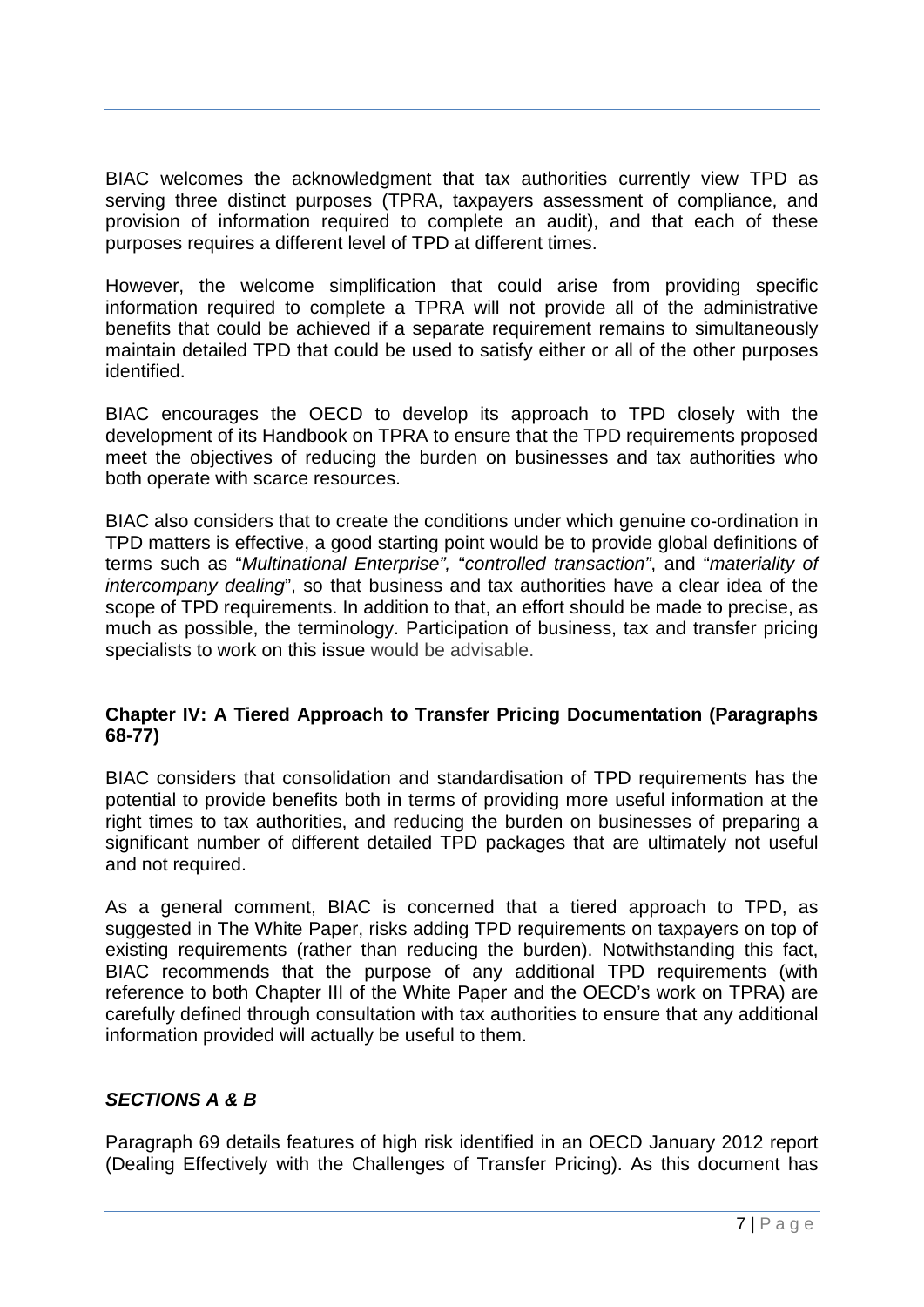now been superseded by the OECD's work on TPRA, we would recommend that this be updated to give references to the TPRA Handbook. We would also request that low risk identifiers be included.

### Format

The White Paper (paragraph 72) suggests that it will be easy for businesses to produce high level information for the *masterfile*. Whilst there is acknowledgment that tax authorities will need to understand the limitations in the precision of such data, preparing global information as prescribed may not be straightforward for many businesses, who may report internally along different lines and manage different local and regional GAAPs and exchange rates (or need to prepare accounts based only on statutory entities, if at all). Further, where such information is available it is not generally focused on controlled transactions and it may therefore not even provide useful information to tax authorities.

BIAC strongly supports the recognition in paragraph 76 that a masterfile format should be sufficiently flexible to allow businesses to report either by business line or company-wide bases. However, dependent on numerous factors such as industry, business objectives, corporate structure and geographical business locations, the information required by tax authorities will vary from business to business if it is to be useful for TPRA. If the OECD does not recommend a pro forma of information required then there is a significant risk that tax authorities will each enact different requirements, increasing the burden on taxpayers.

BIAC would also welcome explicit clarification that paragraph 72 should be read under the context of the OECD's work on TPRA, and consider that it would be helpful to also clarify that high level transactional information from such sources is not sufficient to conclude on whether transfer pricing principles have been appropriately applied (and that they should not be assumed to be commensurate to the allocation of taxable income in place of a full analysis of the local functions and risks).

Ultimately, BIAC acknowledges that if taxpayers do not provide useful information sufficient for the tax authorities to undertake TPRA (whether through submitted TPD or in response to follow up questions), this is more likely result in a "high risk" classification, which is not in the interests of businesses or tax authorities.

BIAC would also welcome clarification on the comments in paragraph 72 regarding the level of precision required, particularly if this could be linked to the recommendations in paragraphs 77 and 78 that the numbers provided need not be audited and should correspond to an appropriate level of materiality.

#### Timing

Paragraph 74 implies that the business maintain the masterfile and provide to tax authorities upon request. However, depending upon the format of the TPD and the underlying source data, there may be difficulties for taxpayers in providing the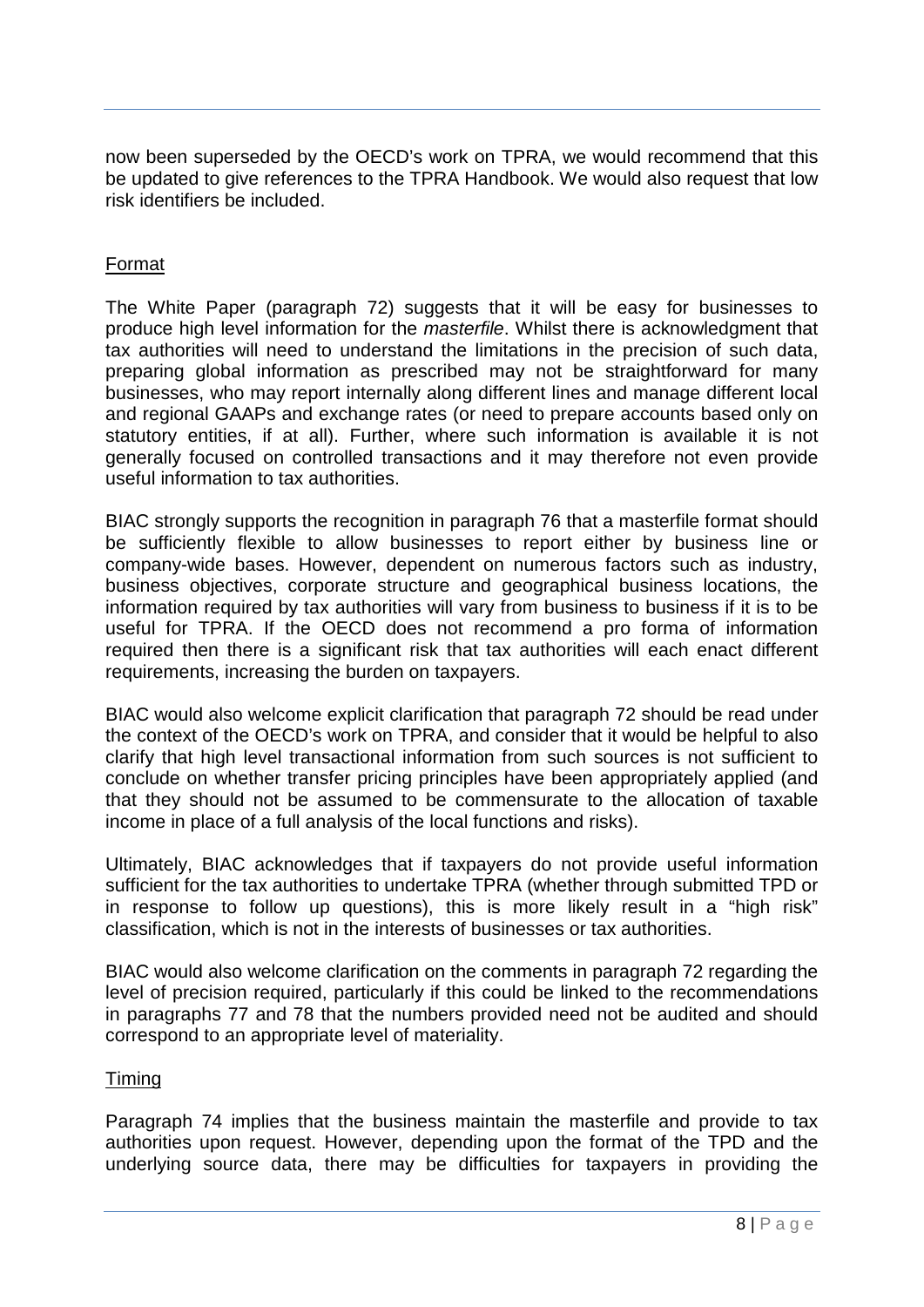masterfile containing transaction or period specific data to tax authorities at the early stage required to enable effective TPRA. For example:

- There may be non-coterminous period ends within a group.
- There may be different statutory accounts or tax return filing deadlines across different countries.
- Following an acquisition or disposal, information may not be available in a timely manner.

Further, statutory accounts are not drawn up until the end of a period of account. It may not be possible for businesses to provide the tax authorities with information on global operations that they did not themselves have.

BIAC would welcome acknowledgment of these difficulties, and in light of them, we would also welcome OECD commentary on the circumstances under which penalties should or should not be applied for failures in maintaining or submitting contemporaneous TPD. Explicit guidance on when each tier of TPD should be prepared would be welcomed.

#### Administration

The White Paper does not make explicit the need for tax authorities to adhere to confidentiality standards. It is likely that the information included in the masterfile would include sensitive information and their public release could be detrimental to the company concerned. The OECD should require tax authorities to agree to abide by confidentiality standards before requiring taxpayers to provide the suggested information.

The White Paper does not address the format of providing the TPD or the period of time companies should retain TPD. Both issues are critical for groups working in various jurisdictions seeking to reduce their compliance burdens.

# *SECTION C*

BIAC welcomes the examples in Section C (Mechanics of Preparing Transfer Pricing Documentation) of where the process of preparing TPD is more burdensome than it need be for compliant businesses. BIAC encourages the OECD to make recommendations that tax authorities do not impose such requirements on businesses. In particular, recommendations regarding materiality levels and the requirement to translate of documents into different languages would be welcomed.

### **Chapter V: Development of a Co-ordinated Approach to Documentation (Paragraphs 78-83)**

Notwithstanding our comments above expressing our general concerns around the difficulties that may arise in providing country by country reporting, we are happy to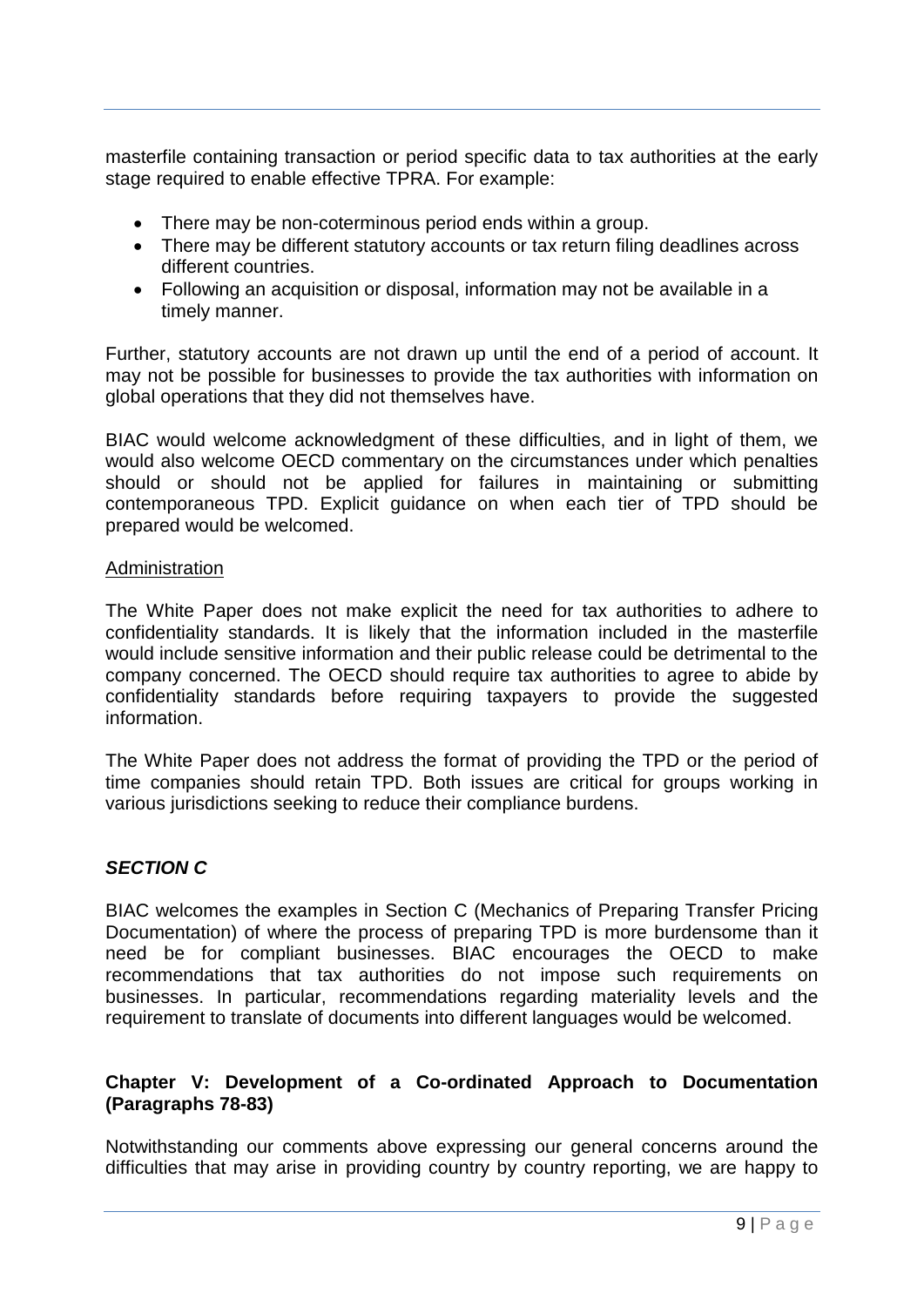provide comments on the approach proposed in Chapter V. Hopefully, this contribution (in tandem with our general comments in sections 2 and 3 of our covering letter) can be used as a preliminary point so that conversation proposed in paragraph 84 can commence.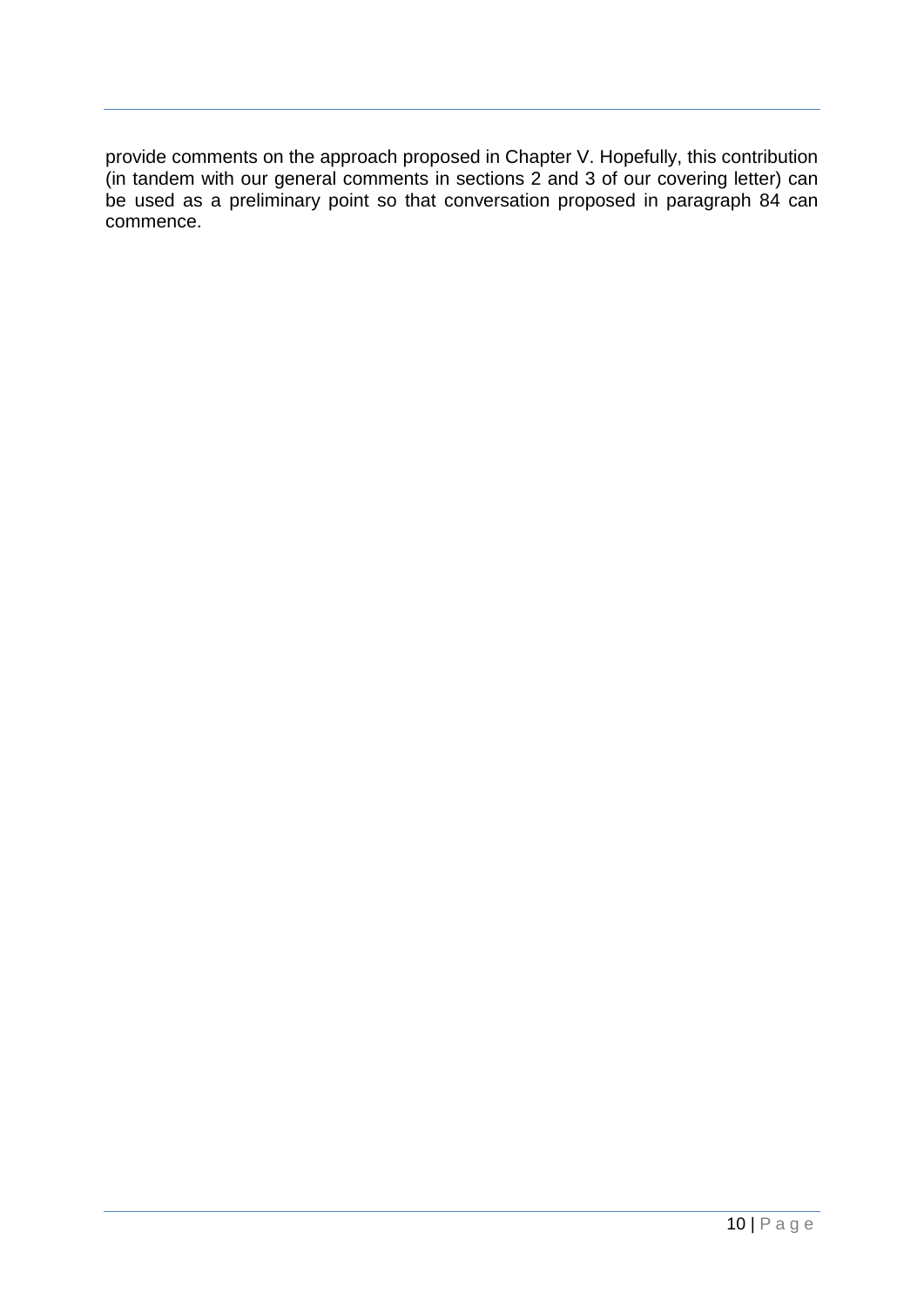The following Table provides the OECD proposed Co-ordinated Documentation approach:

| <u> MASTERFILE</u>                                                                                                                                                                                                                                                                                                                                                                                       | <u>LOCALFILE</u>                                                                                                                                                                                                                                                                                                                                                                                                                                                                                                          |
|----------------------------------------------------------------------------------------------------------------------------------------------------------------------------------------------------------------------------------------------------------------------------------------------------------------------------------------------------------------------------------------------------------|---------------------------------------------------------------------------------------------------------------------------------------------------------------------------------------------------------------------------------------------------------------------------------------------------------------------------------------------------------------------------------------------------------------------------------------------------------------------------------------------------------------------------|
| <b>Overview of Multinational Enterprise Group</b><br>(MNE):                                                                                                                                                                                                                                                                                                                                              | <b>Local entity</b>                                                                                                                                                                                                                                                                                                                                                                                                                                                                                                       |
| Chart illustrating the MNE's legal and<br>$\bullet$<br>ownership structure and geographical<br>location of principal operating entities.<br>Management structure and<br>$\bullet$<br>geographical location of key<br>management personnel.<br><b>Description of MNE's business(es)</b>                                                                                                                   | A description of the management structure<br>of the local entity, to whom local<br>management reports and the geographical<br>location of senior executives.<br>An indication whether the local entity has<br>been involved or affected by business<br>restructurings or intangibles transfers in the<br>present or immediately past year and                                                                                                                                                                             |
| For each MNE's major business line:                                                                                                                                                                                                                                                                                                                                                                      | explain aspects of such transactions<br>affecting the local entity                                                                                                                                                                                                                                                                                                                                                                                                                                                        |
| General written description of the<br>$\bullet$<br>MNE's business including:<br>Important drivers of business<br>profit<br>Chart showing supply chain for<br>$\circ$                                                                                                                                                                                                                                     | <b>Controlled transactions</b><br>For each material controlled transaction in which<br>the taxpayer is involved, provide the following<br>information:                                                                                                                                                                                                                                                                                                                                                                    |
| material products and services.<br>Chart showing important related<br>$\circ$<br>party service arrangements other<br>than R&D services.<br>A list of the main markets for<br>$\Omega$<br>material products and services.<br>Key competitors.<br>$\circ$<br>A written functional analysis<br>O<br>showing the principal<br>contributions to value creation by<br>individual entities within the<br>group. | Description of the controlled transactions<br>(e.g. manufacture, distribution of goods,<br>provision of services) and context in which<br>it takes place (e.g. business activity,<br>financial activities of the MNE group, cost<br>contribution arrangement).<br>Aggregate amount of intercompany<br>charges for each category of transactions.<br>Identification of associated parties involved<br>in each category of controlled transactions,<br>and the relationship amongst them.                                   |
| A description of important<br>$\circ$<br>business restructuring<br>transactions occurring during the<br>last 5 years.<br>Internet links to representative analyses<br>of the industry and company prepared<br>by rating agencies, stock analysts, or<br>others familiar with the business.<br><b>MNE's intangibles</b><br>A description of the MNE's strategy for<br>the development, ownership and      | A detailed functional analysis of the<br>taxpayer with respect to each documented<br>category of controlled transactions, i.e.<br>functions performed, assets used (including<br>intangibles) and risks borne, including any<br>changes compared to prior years.<br>Identification and description of other<br>$\bullet$<br>controlled transactions of the taxpayer that<br>can directly or indirectly affect the pricing of<br>the controlled transaction being<br>documented.<br>Indicate the most appropriate transfer |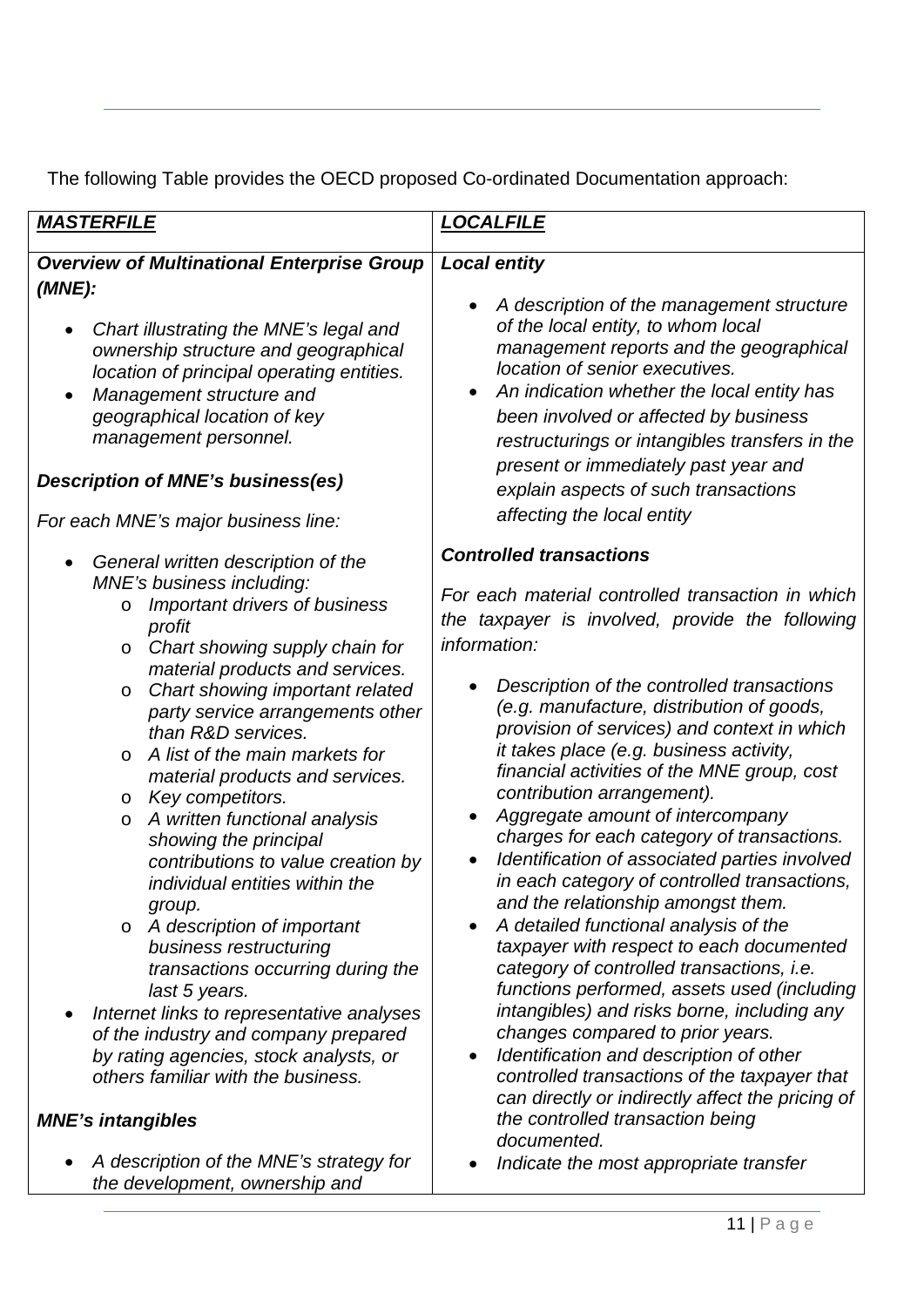*exploitation of intangibles, including location of principal R&D facilities and location of R&D management.* 

- *A list of material intangibles or groups of intangibles of the MNE group and details as to which companies are entitled to returns from relevant intangibles.*
- *A list of important related party agreements related to intangibles, including cost contribution arrangements, principal research service agreements and important license agreements.*
- *A description of the group's transfer pricing policies related to R&D and intangibles.*
- *A description of any material transfers of interests in intangibles during the relevant year, including the entities, geographies, and compensation involved.*

# *MNE's intercompany financial activities*

- *A description of material intercompany loans and other financial arrangements (e.g. loans, hybrid financial instruments, performance guarantees, financial guarantees and similar transactions) including:* 
	- o *Related parties involved (directly or indirectly) and geographic location*
	- o *Principal amounts involved in the arrangement.*
- *The MNE's inter-company transfer pricing policy or a description of the group's transfer pricing system for its financial activities.*

# *MNE's financial and tax positions*

- *MNE's consolidated accounts for the prior (x) years.*
- *A list and brief description of the MNE group's applicable unilateral or*

*pricing method with regard to the category of transaction and the reasons for selecting that method.* 

- *Indicate which associated enterprise is selected as the tested party and explain why.*
- *Indicate the important assumptions made in applying the transfer pricing methodology.*
- *If relevant, explain the reasons for performing a multi-year analysis.*
- *List and description of selected comparable uncontrolled transactions (internal or external), if any, and information on relevant financial indicators for unrelated parties relied on in the transfer pricing analysis, including a description of the comparable search methodology.*
- *Describe any comparability adjustments performed, and indicate whether these have been done to the tested party, the comparable uncontrolled transactions, or both.*
- *Describe the reasons for concluding that relevant transactions were conducted on an arm's length basis based on the application of the selected transfer pricing method.*
- *A summary of financial information used in applying the transfer pricing methodology.*

# *Financial information*

- *Annual local entity financial accounts for the previous (x) years, audited if they exist.*
- *Information and allocation schedules showing how the financial data used in applying the transfer pricing method may be tied to the annual financial statements.*
- *Summary schedules of relevant financial data for comparables used in the analysis*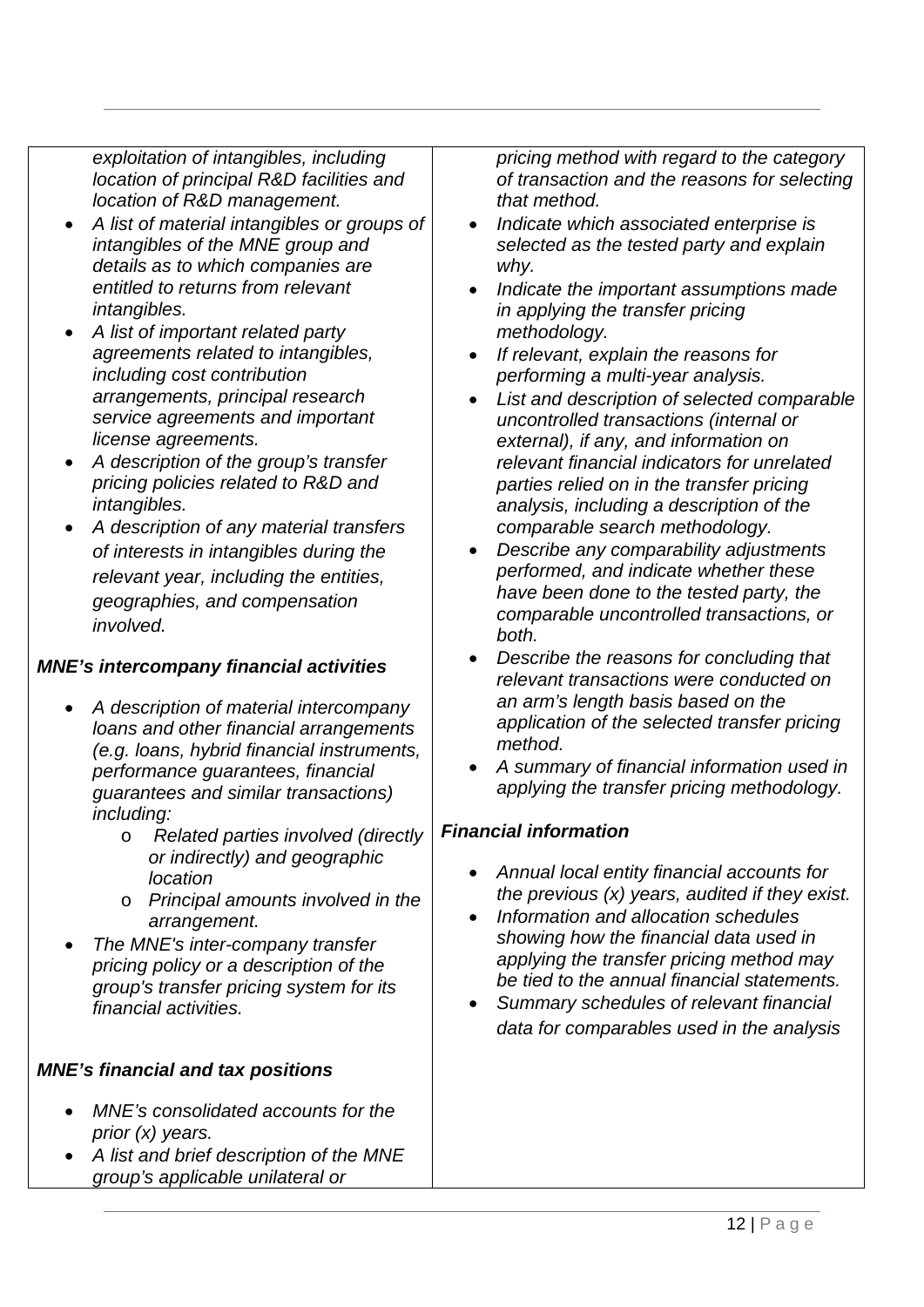*bilateral/multilateral APAs.* 

- *A list and brief description of other relevant tax rulings related to the allocation of income to particular jurisdictions.*
- *A list and brief description of transfer pricing matters pending under treaty MAP processes or resolved in MAP during the last two years.*
- *A schedule showing for each country in which the MNE does business the total number of employees in the country.*
- *A copy of the company's consolidating income statement for the most recent year.*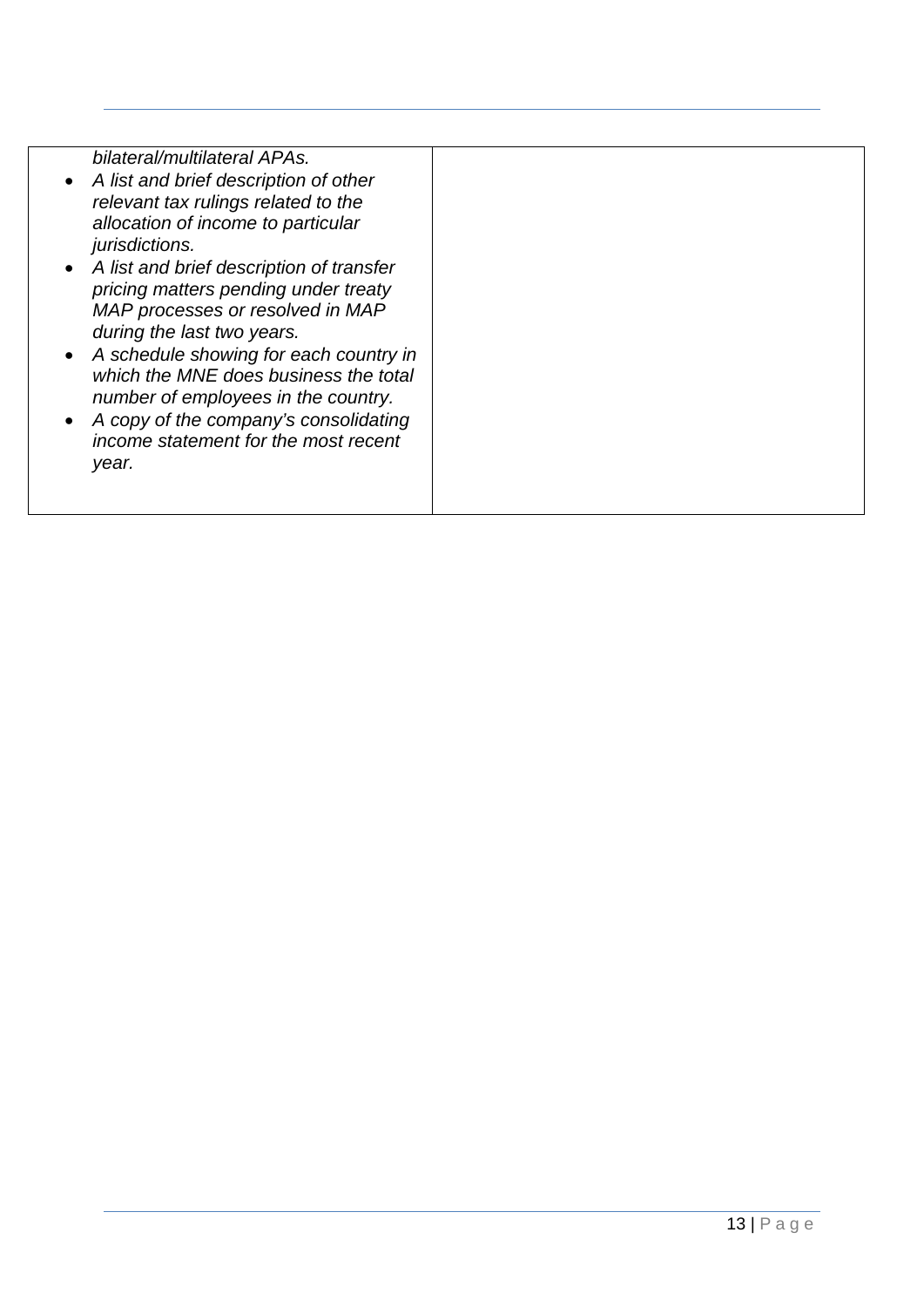#### General comments

**The Co-ordinated Documentation Approach could potentially add further requirements** to those that already apply to companies, without necessarily reducing the burdens that already exist. The requirement to produce both a masterfile as outlined above and high level TPRA documentation as described in paragraph 72 are actually two new TPD requirements. Whilst there is great potential for this data to be standardised and removed from the local TPD requirements, there are no actual proposals to limit local compliance requirements.

Further, the long list of potential requirements for local files could be interpreted by tax authorities as a checklist of requirements, thus actually increasing the local TPD burden in some countries. The White Paper acknowledges similar difficulties that have arisen under the EU TPD, PATA, and ICC proposals. Many businesses welcomed the goals of these initiatives, but consider that they the EU masterfile / local file concept (for example) is in practice more costly and disproportionate for many businesses. In order to be successful where these attempts have not been, BIAC believes that the OECD should attempt to take a more rigid approach to enforcing standardised local TPD requirements.

**There is some duplication in the required documentation for the masterfile and the local files**. For example, whilst the masterfile requires "A written functional analysis showing the principal contributions to value creation by individual entities within the group", the local files require "[a] detailed functional analysis of the taxpayer with respect to each documented category of controlled transactions, i.e. functions performed, assets used (including intangibles) and risks borne, including any changes compared to prior years."

BIAC considers it important to avoid duplication where possible and to bear in mind that the masterfile should be more general in nature, whilst the local files should limit their scope to transactions involving in the local country. In the context of the example noted, if the masterfile contained a functional analysis of the value creation of individual entities within the group, and the transfer pricing policies applied by the group, then it should be sufficient for the local files to contain only details of the material relevant controlled transactions undertaken in the period.

**There are some terms that are vague and in need of clarification**. For example *consolidated accounts* or *relevant financial data* are likely to be interpreted differently by different tax authorities.

#### Specific comments on the masterfile

It is proposed that the masterfile include the group's organisational structure, including an overview of business lines, a high level description of global business management structure, a general discussion of an group's business model (e.g. integrated vs decentralised), and the way in which this has determined the "optimal" tiered TPD structure.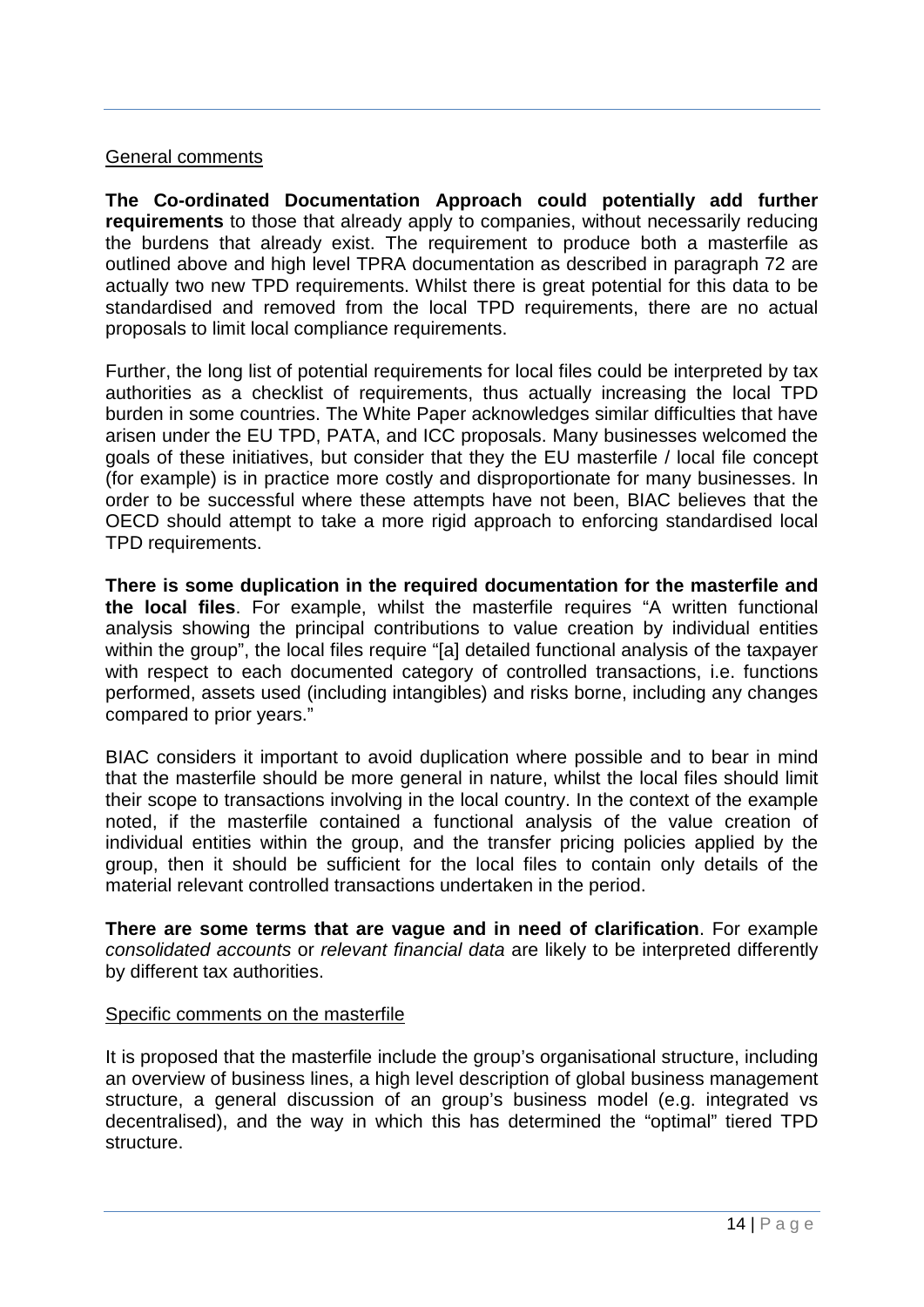Large groups may have hundreds of legal entities all performing valuable but different functions. BIAC considers it would be a significant compliance burden for such groups to provide information in the masterfile covering all companies in the group.

Whilst we understand the importance of putting the transactions into context (starting with the business of the group and drilling down to the legal entities involved in the transactions), it appears that this approach would result in the taxpayers disclosing information on the global nature of their business to countries that are not party to the transactions under review. For large group's undertaking a range of activities (i.e. those without a simple supply chain or principal structure), providing a detailed masterfile would disclose far more information that is not relevant (for local TPRAs or understanding of how the local functions and risks fit into the group's activities) than actually is relevant for many tax authorities. One of the benefits of standardising TPD under a tiered approach is providing tax authorities with only relevant information so that they are able to best utilise their finite resources. Inclusion of significant information that relates solely to extra territorial transactions (rather than an overview of the group's activities, functions and risks) could consequently erode the benefit to tax authorities.

We consider especially that the following information proposed for inclusion in the masterfile would not be necessary to review the transfer pricing position in a certain country:

- Description of all actual intangible transfers.
- Description of all financial activities.
- List of all APAS and tax ruling or MAPs.
- Chart showing supply chain for material products and services.
- Chart showing important related party service arrangements other than R&D services.
- A list of the main markets for material products and services.

Statistical methods may instead be more useful to determine the relevant transactions, products or services, in the area of transfer pricing.

BIAC considers that the requirement to describe business restructurings over five years is excessive, especially in groups that perform numerous acquisitions or are in evolving or new industries.

In practice, internet links may not be helpful as they may change over time, and are also likely to present information for the purposes of customers rather than tax authorities. Many businesses allocate considerable resource in developing websites that primarily serve the purposes of marketing or actual delivery of their products and services. It is unlikely that such websites will demonstrate sufficiently the functions and risks that are undertaken in each of the countries in which they operate. Whilst some groups do have useful information on their websites, we would welcome acknowledgment in The White Paper of the dangers of relying on such sources to provide the full picture. Additionally, for publicly traded companies, the annual report